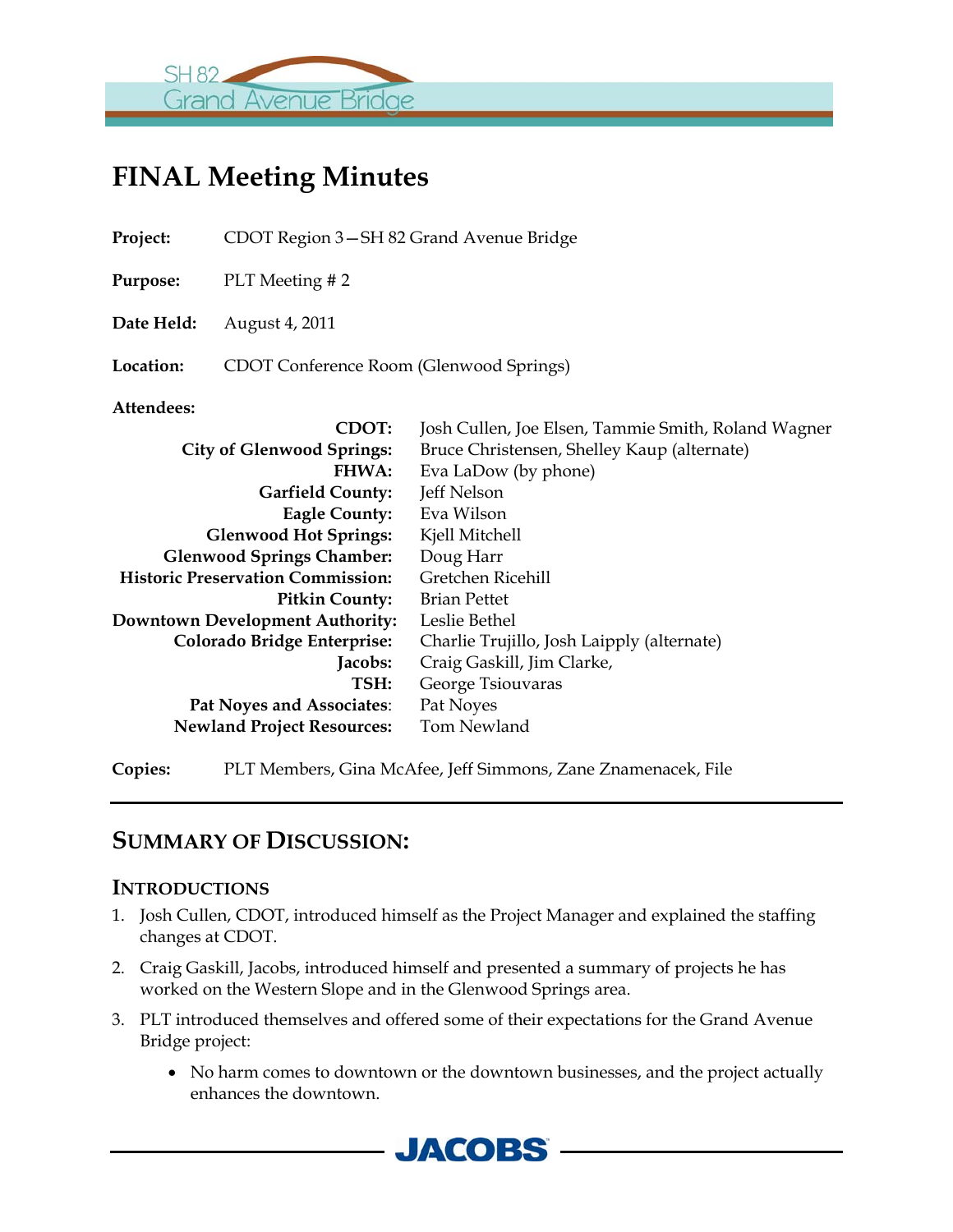- No harm comes to the Hot Springs Pool
- The project solves the functional and structural problems in a way that enhances the city

### **PLT ROLE**

1. The role of the PLT was discussed. Craig outlined the roles and responsibilities of the PLT as to lead the project, enable decision making, and champion CSS on the project. Since this is a federalized project, the final decision-maker for this project will be FHWA. More information on the PLT role and the PLT Checklist can be found at http://i70mtncorridorcss.com/decision

#### **BRIDGE ENTERPRISE FUND**

1. Improvements to the Grand Avenue Bridge will be funded by the Bridge Enterprise Fund. The Bridge Enterprise Program drives the funding which is applied to improvements to the bridge itself, as well as anything required to optimally function that bridge. The NEPA Purpose and Need will define the function of the bridge.

The current bridge has a functional sufficiency rating of poor. A request was made for more information on the sufficiency rating, breaking out those elements that are functional and those that are structural. There is a desire to understand the issues more fully.

#### **PLT CHARTERING**

1. The PLT members agreed to conduct a chartering session at the next PLT meeting and to begin planning for a project visioning workshop with a broader group of stakeholders.

#### **PROJECT MANAGEMENT**

- 1. Craig presented the organizational chart for the project, pointing out the multi-disciplinary structure of the Project Management Team, team functions, the PLT, Issues Task Forces, and the Project Working Group. The project development and preliminary design phases are scheduled for completion in approximately 2 years.
- 2. The project will follow a Context Sensitive Solutions (CSS) approach. Craig discussed the overall process approach and presented public involvement principles that will be incorporated into the project: legitimate, effective, and responsive.

#### **ISSUES**

- 1. The CSS and NEPA process will identify issues and minimize effects of the project. Jim Clarke presented a number of the issues the team is aware of, including historic districts and properties; impacts to downtown businesses during design and construction; geothermal resources and the Hot Springs; and traffic needs during construction.
- 2. George Tsiouvaras presented various concepts of how the bridge could be constructed with minimal impacts.